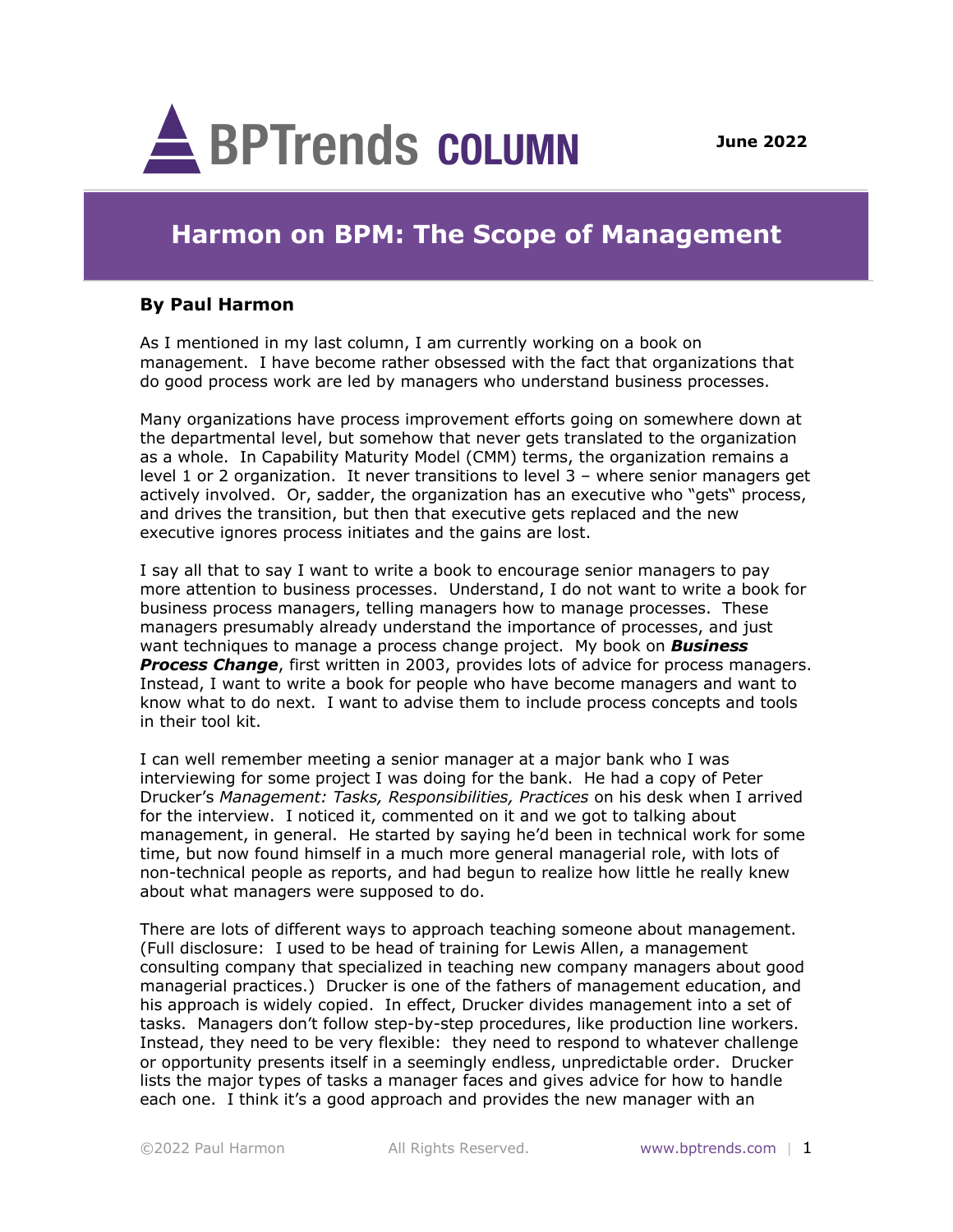effective way to get an overview of what they face, so it's the approach I'd follow – with this qualification: I'd emphasize the places in each task that require or benefit from a knowledge of process concepts and suggest effective ways to apply them. That said, we have a general approach to a book on management: list and teach the types of generic tasks that a manager will face.

The second thing one needs to consider is how managerial tasks are distributed among the various levels of management. No one quite agrees on the levels, but over the years I've come to organize tasks according to three levels.

**Supervisors**: These are the managers who work directly with the people who do the actual work. In most cases they began as workers and were promoted to be supervisors. They usually know the job to be done very well, and, in the worst case, rather than explain to a worker what he or she is doing wrong, the supervisor, conscious of time, will simply do the job themselves. You need to work with them to fight this tendency – they need to learn how much better it is if they can improve the work of a whole group of people, rather than shifting back into a worker's role.

**Middle Managers:** These are often new college graduates, or supervisors who have been promoted again. This is the point at which the individual manager is managing a lot of workers who are doing tasks that the manager couldn't do as well. The manager isn't hired because he or she is better at the task than a worker -- they are hired because a group needs a coordinator who can balance out contrary concerns and stay focused on achieving the group's goals. At this level the manager needs to work with peers to coordinate larger processes – to assure that the group's inputs are what is required and to assure that the group's output is that the downstream group requires. This, in turn requires working with a senior manager to coordinate the department's overall effort. It often requires revising the group's process to take advantage of new technologies or to implement improved processes. There are usual several levels of middle managers, each responsible for more activities within the organization.

**Executives**: These managers have a different focus from the middle managers. They are focused outside the organization to assure that the organization is generating what customer's want while the organization is generating a profit (or staying within budget, if it's a non-profit). These managers focus on goals, on strategies, and on coordinating how all the middle managers work together to achieve the organization's goals. The also focus on how government regulations will affect the organization and on keeping shareholders, regulators or committee chair chairs happy.

One can either write a book for one of these three types of managers, or one can divide it into sections and address the different tasks faced by the different types of managers in different sections. As I am writing an introductory book, I'll be considering all three types of tasks, dividing them into sections. Thus, I'll have a chapter on process-focused strategies and goals for executives, and a chapter on tasks required to deal with line employees on a day-to-day basis in a different section.

I've included a draft outline of the table of contents of the book below, and will elaborate on different sections and chapters in columns that follow.